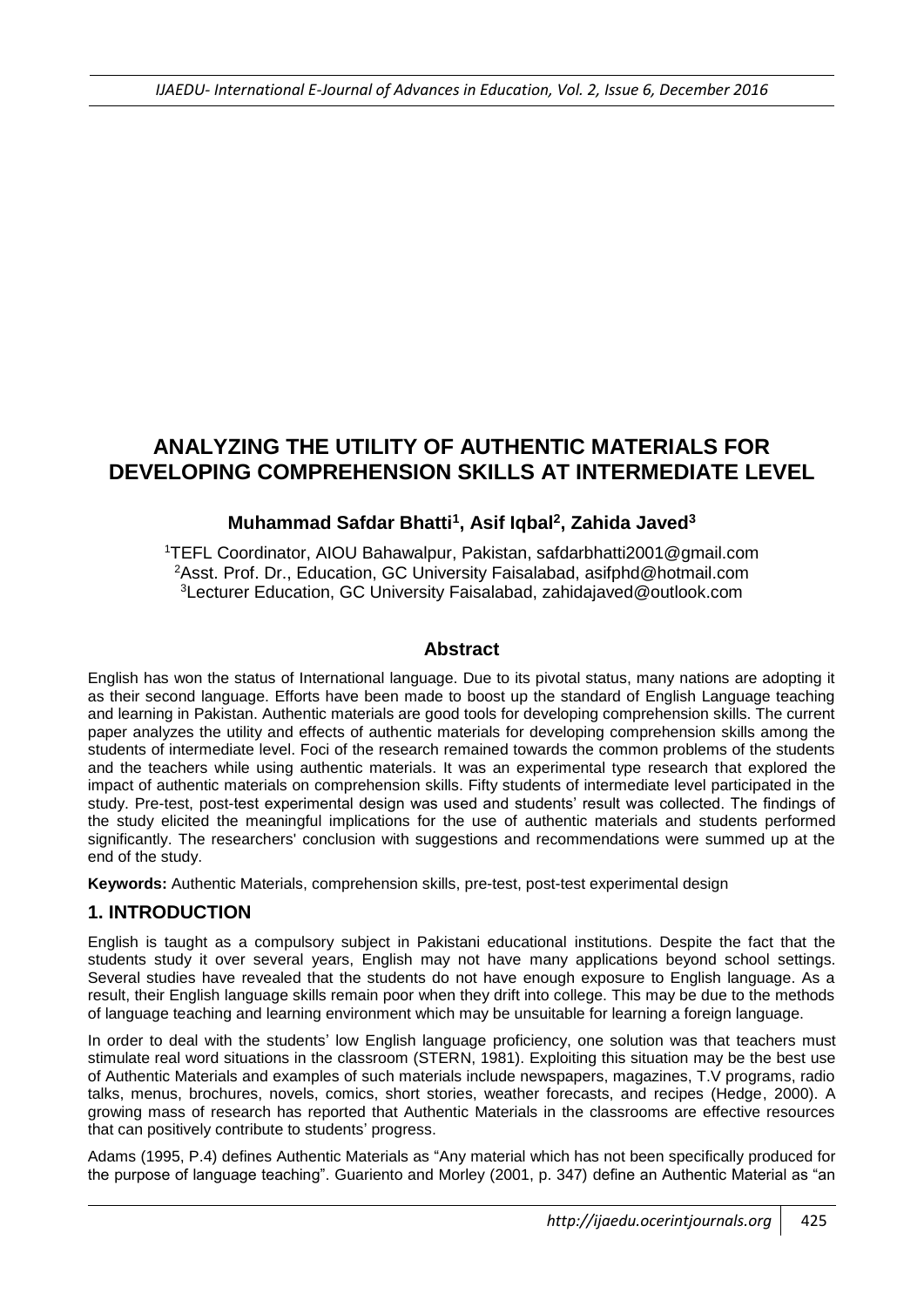authentic text….. created to fulfill some special purpose in the language community in which it was produced". Also, the term 'authentic' was used "to refer to language samples that reflect a naturalness of form and an appropriate of cultural and situational context that would be found in the language as used by the native speakers" (ROGERS and Medley, 1988, p. 468). In a similar sense, Lee (1995, p. 324) describes that "a text is usually regarded as textually authentic if it is not written for teaching purposes, but for a real life communicative purpose, where the writer has a certain message to pass on to the reader".

One of the words that have been creeping into English teaching in the past few years is 'authentic' .It has a kind of magic ring to it: who after all would want to be inauthentic? It sounds as if any committed teacher must try to be authentic, and that the students' development in their new language is bound to be handicapped if it does not give them authentic experiences. Is authenticity really such a magic word? Should teachers feel guilty about being inauthentic? The advantages and uses of authentic materials will answer all these questions.

We have been using authentic materials for over 10 years and have found that they complement English classes by enlivening the class and creating a more positive attitude toward learning. We now have an extensive collection of materials that include menus, maps, newspaper inserts, store advertisements, travel brochures, Catalogs, phone books, real estate pamphlets, and various pamphlets of sightseeing and tourist information. We have found that using sets of materials are particularly appealing. A set could include a map, a travel guide, a menu, and a store advertisement from the same town—all of which are interwoven, immersing the student in a multidimensional English experience (Medley, 1987).

Using authentic materials is one of the mainstays of an imaginative and motivating higher level course, but rarely features at levels lower than intermediate. There are several reasons of this, primarily a kind of fear that students will panic when faced with language that is largely unfamiliar, and a feeling that prevents this language should be edited to the students' level. This is an unnecessary fear, as using authentic materials can be rewarding and stimulating for both teacher and students (Emerson, 2004).

The use of authentic materials in an EFL classroom is what many teachers involved in foreign language teaching have discussed in recent years. We have heard persuasive voices insisting that the English presented in the classroom should be authentic, not produced for instructional purposes. Generally, what this means is materials which involve language naturally occurring a communication in native-speaker contexts of use, or rather those selected contexts where Standard English is norm: real newspaper reports, for example, real magazine articles, real advertisements, cooking recipes, horoscopes, etc. Most of the teachers throughout the world agree that authentic texts or materials are beneficial to the language learning process, but what is less agreed is when authentic materials should be introduced and how they should be used in an ESL classroom. Those authors who support the use of authentic materials have in common one idea: "exposure''. In other words, the benefits students get from being exposed to the language in authentic materials (Wekster, 2004).

Authentic materials are not only used by natives but also by non-naive teachers. To improve ESL learners' performance, it is better to use such materials that can provide them life-oriented experience and for this purpose authentic material is useful. So the researchers will do study in the same manner. They think that above two mentioned writers are correct in their approach and authentic materials can improve comprehension of ESL learners at intermediate level.

## **2. OBJECTIVES OF THE STUDY**

The objectives of the present study are based on the use of authentic materials:

- 1. To improve ESL students' performance.
- 2. To develop ESL students' comprehension skill.
- 3. To improve ESL learners' four skills of English language.

## **3. RESEARCH QUESTIONS OF THE STUDY**

Following were the main questions of the study:

RQ1: Does there exist any significant difference between gender performance in pre-test of controlled and experimental groups?

RQ2: Does there exist any significant difference between students' performance in pre-test and post-test?

RQ3: Does there exist any significant difference between male students' performance in post-test of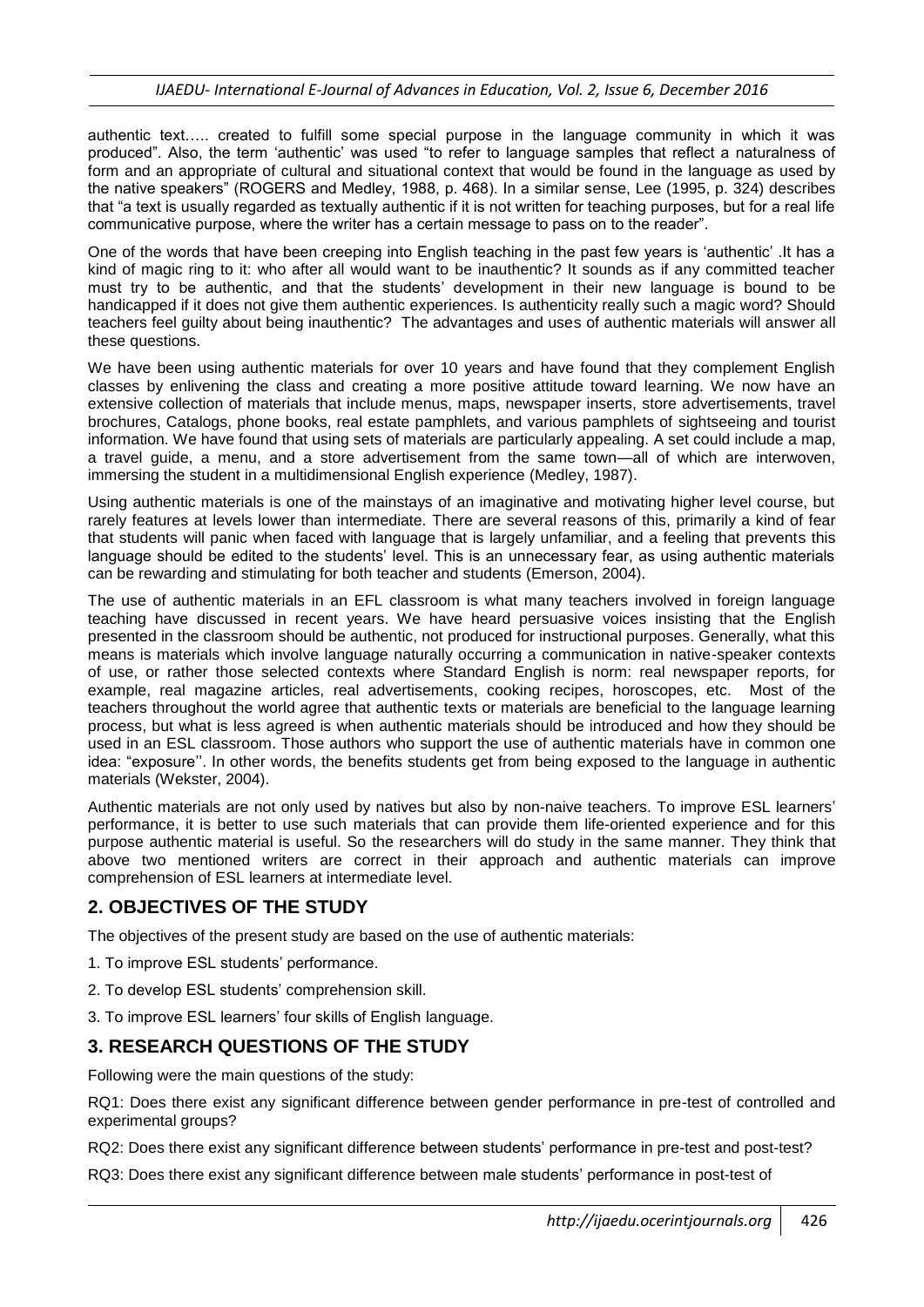controlled and experimental groups?

RQ4: Does there exist any significant difference between female students' performance in post-test of controlled and experimental groups?

## **4. REVIEW OF RELATED LITERATURE**

There are two main groups of people in Pakistan relating to English language learning and teaching. One wants English as a medium of instruction and the other does not. However our students are familiar with English from the very beginning of their academic years because it is introduced as a compulsory subject. English language learning and teaching is of greater importance. Elite classes of the society use it as a source of communication. Middle class finds it necessary and unavailable since it is a successful step for effective communication. English language teaching (ELT) involves all the four skills (listening, speaking, reading and writing). In order to improve the language on the whole, it is essential to have a scheme for students in which they participate and improve their four skills.

Effective communication can only take place when there is a systematic development of all the language skills (Frier, anonymous). In order to improve ELT situation and improving students' comprehension skill, teachers have to use authentic materials in their classes. The important thing to start with is to narrow down the meaning of authentic materials'. Yes, it is obviously a worthwhile thing for the students to have meaningful experiences in the classroom, to make language learning an educational process of selfdevelopment the discovery as well as the learning of a language tool (Thorndike, 1999).

But this has little or nothing to do with authentic materials. For using authentic materials simply means using examples of language produced by native speakers for some real purpose of their own rather than using language produced and designed solely for the classroom. Of course, the focus should be on teaching language, not on literature. Chaves (1998, p. 11) also concluded that "the authentic input allowed learners to focus on a wider range of materials & it had beneficial effects on the learners' development of communicative competence".

The impact of AM was further elaborated by giving a solid logic as students usually have trouble understanding texts outside the classroom because classroom reading materials do not reflect the language of the real world (Ur, 1996). It has also been asserted that authentic materials should remain a critical component of language programs (Berardo, 2006). In this regard, Hadley (2001, p. 97) concluded that the "Use of real or simulated travel documents, hotel registration forms, biographical data sheets, train schedules, authentic restaurants menus, labels, signs, newspapers, and magazines will acquaint students more directly with real language than any set of contrived classroom materials used alone".

A learner learns a language while hearing it, and then he does practice while reading, writing and speaking. He understands a language in situation within his personal experience. Thus the more pupils do practice, they learn it more (James, anonymous).

#### **4.1 Selection of Authentic Materials and its Use in the Language Classroom**

The first criterion is motivation or the exercises that can be done with motivation. Either the teacher has to use things which are as up-to-date as possible or which have a timeless quality about them (Arnold, 1985). Secondly, they have to be organized in some way. There is nothing worse than entirely disconnected bits of authentic language that are not linked to other aspects of the teaching. Lastly, they have to be selected in terms of their language and content (Thorndike, 1999).

According to Medly (1987), the use of authentic material as closely associated with the development of the communication approach to language teaching". It is stated that videotaped material offers more clues for comprehension to the students than other materials because of the visual controls and nonverbal clues. Books are also very important source to get knowledge of a language. As well as newspapers are also very important. Many foreign language learners in the beginning level are not accustomed to the normal speed conversation of native speakers. Authentic materials may present various challenges to students who are accustomed to take speech. Frier says, "Speech is the most important aim in language teaching". So, authentic material plays very important role in learning a language.

## **5. DIFFERENT KINDS OF AUTHENTIC MATERIALS**

Authentic materials are good tools for language teaching and learning because they are interesting, motivate the learners, provide authentic culture information, exposure to real language, close to learners' needs, and support a more creative approach to teaching (Anderson, 1985). There are various types of authentic materials that a teacher can use in his class (Share & Stanorish, 1983). They are stories, Newspaper, texts,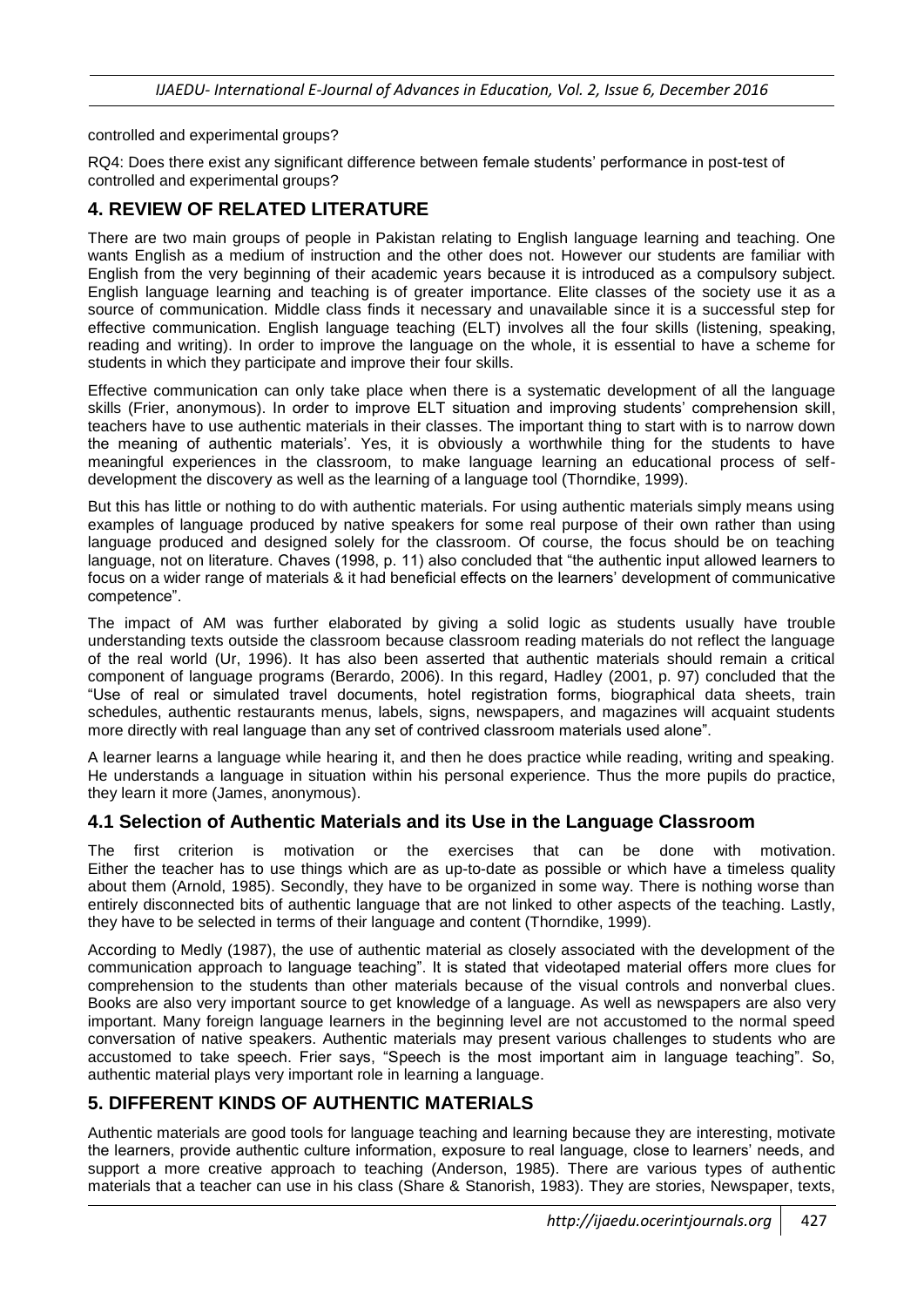cartoons, radio, and posters. The result of this study is also helpful for teachers because they can learn that how much authentic materials are useful for teaching ESL learners. While using authentic materials they can improve ESL students 4 skills. Students feel more comfortable in such classes where authentic material is used frequently.

## **6. RESEARCH METHODOLOGY AND PARTICIPANTS**

It is very essential for the teachers to adopt as many ways as possible to let inter level students practice English in class. We believe that the success of this teaching strategy is mainly due to the fact that the learners can choose what they want to read, listen to, watch, and talk about in class. The researchers tried to get the results through quantitative research being focused on improving the students' ability to comprehend comprehension skill of English using authentic materials.

Present study was an experimental research. For this purpose experimental research design was used. Fifty students were divided into controlled group and experimental group. The independent variable of this research was "use of authentic materials" and dependent was "performance of the ESL students in comprehension skill of English." A test as tool was used to collect data from students about the use of authentic materials.

Sample of the students was consisted of mixed ability students. The population was consisted of all the students enrolled at intermediate level in Govt. S.E. college, Bahawalpur. Fifty students were taken as sample and divided into controlled and experimental groups. Controlled and experimental groups were taught English. Authentic material was used in experimental group while controlled group was taught in a simple method without using authentic material. They were taught by the researchers. The duration of using authentic materials was two weeks. The duration of class was two hours daily. So there were twelve classes that were conducted in total.

## **7. PRE-TEST**

A pre-test was prepared to check the comprehension skill of students. A paragraph was chosen and given to the students. The questions were mentioned at the end of the paragraph. The time was 30 minutes for solving that test. Data of pre-test was collected from the students.

## **8. POST-TEST**

A post-test of the same level of difficulty was prepared after two weeks of the experiment. The same test was given to both controlled and experimental groups. A comprehension passage was selected with questions. Then data was collected and test was marked accordingly.

## **9. COMPREHENSION MATERIALS**

Twelve types of comprehension materials were designed to teach experimental group. Both groups were given same materials but in experimental group, authentic material was used to check whether authentic material helps intermediate students to improve their comprehension skill.

## **10. DATA ANALYSIS OF PRE-TEST AND POST-TEST**

In order to find out the answer of first question, a paired sample t-test was conducted to evaluate the effects of authentic materials on comprehension skill of ESL students, using the pre-test and post-test score.

RQ1: Does there exist any significant difference between gender performance in pre-test of controlled and experimental groups?'

| Tests                        | Gender | N  | Mean  | Std. D. | t-value | Sig. |
|------------------------------|--------|----|-------|---------|---------|------|
|                              | Male   | 25 | 64.35 | 9.75    |         |      |
| Pretest Control group        | Female | 25 | 63.75 | 13.87   | .179    | .859 |
| <b>Pre-test Experimental</b> | Male   | 25 | 69.62 | 7.72    | $-186$  | .853 |

Table 1 Overall Results for Pre-test in Experimental and Controlled Groups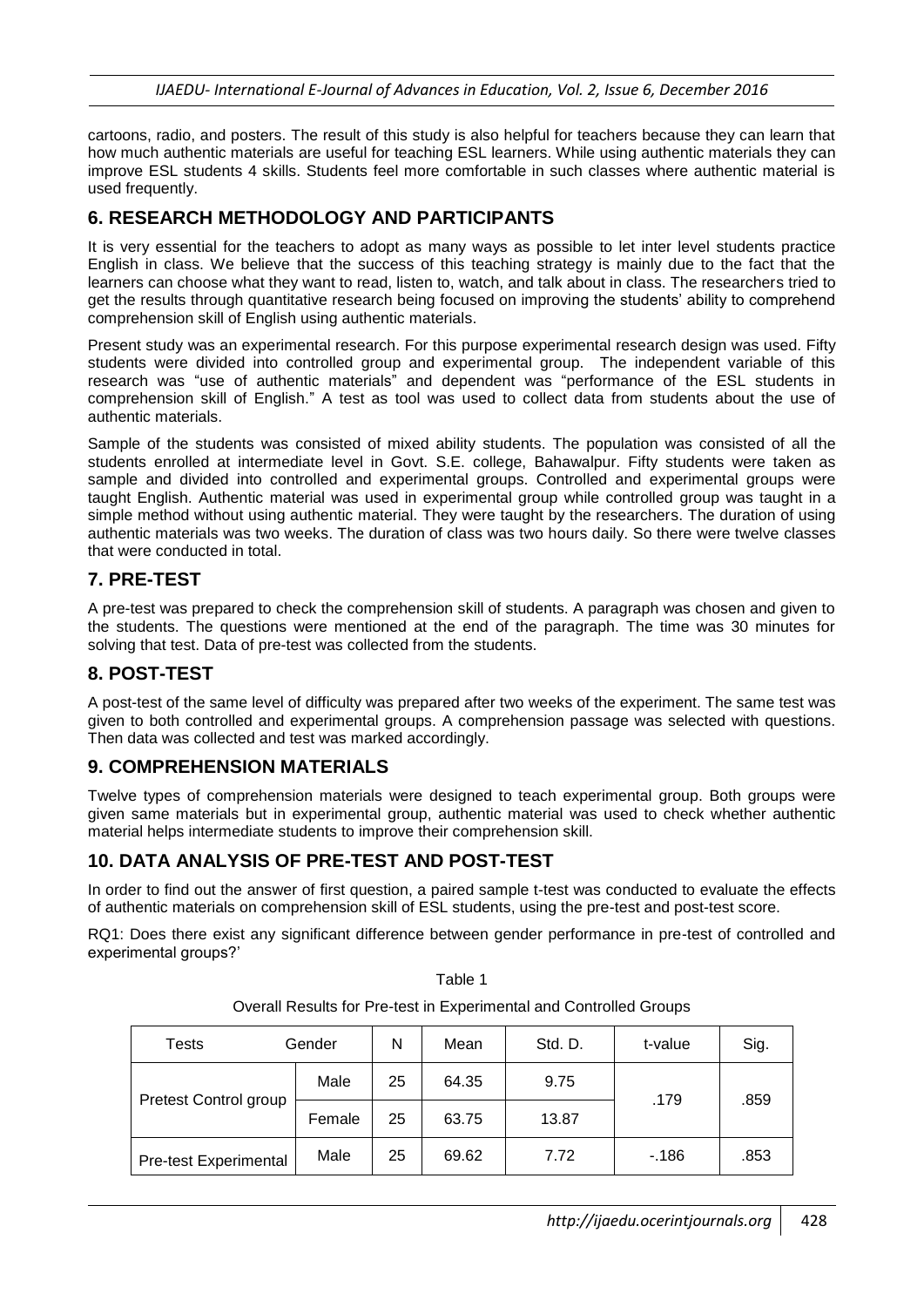| Group |        |                    |                       |      |  |
|-------|--------|--------------------|-----------------------|------|--|
|       | Female | $\sim$<br>יי<br>∠◡ | <b>70.25</b><br>⊺∪.∠ວ | 4.88 |  |
|       |        |                    |                       |      |  |

In Table 1, the analysis shows no significant change between pre-test controlled group males (M= 64.35, SD)  $= 9.75$ ) and females (M= 63.75, SD = 13.87), t(24) = 179, p > 05. Pre-test experimental group males  $(M=69.62, SD=7.72)$  and females  $(M= 70.25, SD = 14.88)$ ,  $t(24) = -186$ , p>.05. Thus, the research question that 'does there exist any significant difference between gender performance in pre-test of controlled and experimental groups?' answered in negative. Both groups have equal performance in both tests.

RQ2: Does there exist any significant difference between students' performance in pre-test and post-test?

Table 2

Paired Samples Statistics between Pre-test and Post-test Performance

| <b>Tests</b> | Mean  | N  | Std. D. | df | t-value  | sig.     |
|--------------|-------|----|---------|----|----------|----------|
| Pretest      | 64.05 | 50 | 11.87   | 49 | $-3.720$ | $.001**$ |
| Posttest     | 69.93 | 50 | 11.74   |    |          |          |

\*\*p<0.01

In Table 2, the analysis expose a prominent variance between pretest group ( $M = 64.05$ , SD = 11.87) and posttest group (M=70.25, SD=14.88), t(49) =-3.720, p<.01. Thus, the research question that, 'Does there exist any significant difference between students' performance in pre-test and post-test?' answered in positive. The mean score shows that posttest group has performed better as compared with pre-test ESL learners. The eta squared statistics (0.21) indicated a moderate effect. From the findings it is clear that authentic material helps in improving performance of students.

RQ3: Does there exist any significant difference between male students' performance in post-test of controlled and experimental groups?

## Table 3

Comparison between Post-test Controlled and Experimental Groups for Males

| Males                                 | Mean  | N  | Std. D. | t-value  | Sig. |
|---------------------------------------|-------|----|---------|----------|------|
| Posttest Control group                | 64.35 | 25 | 9.75    | $-2.036$ | .053 |
| <b>Posttest Experimental</b><br>group | 69.62 | 25 | 7.72    |          |      |

In Table 3, the analysis shows no conspicuous change between males posttest control group (M= 64.35, SD)  $= 9.75$ ) and posttest experimental group (M=69.62, SD=7.72), t(24) =-2.036, p>.05. Thus, the research question that, 'Does there exist any significant difference between male students' performance in post-test of controlled and experimental groups?' answered in no. Both groups have equal performance in post-test.

RQ4: Does there exist any significant difference between female students' performance in post-test of controlled and experimental groups?

#### Table 4

Comparison between Post-test Controlled and Experimental Groups for Females

| Females                | Mean  | N  | Std. D. | t-value  | sıg.   |
|------------------------|-------|----|---------|----------|--------|
| Posttest Control group | 63.75 | 25 | 13.87   | $-3.481$ | .002** |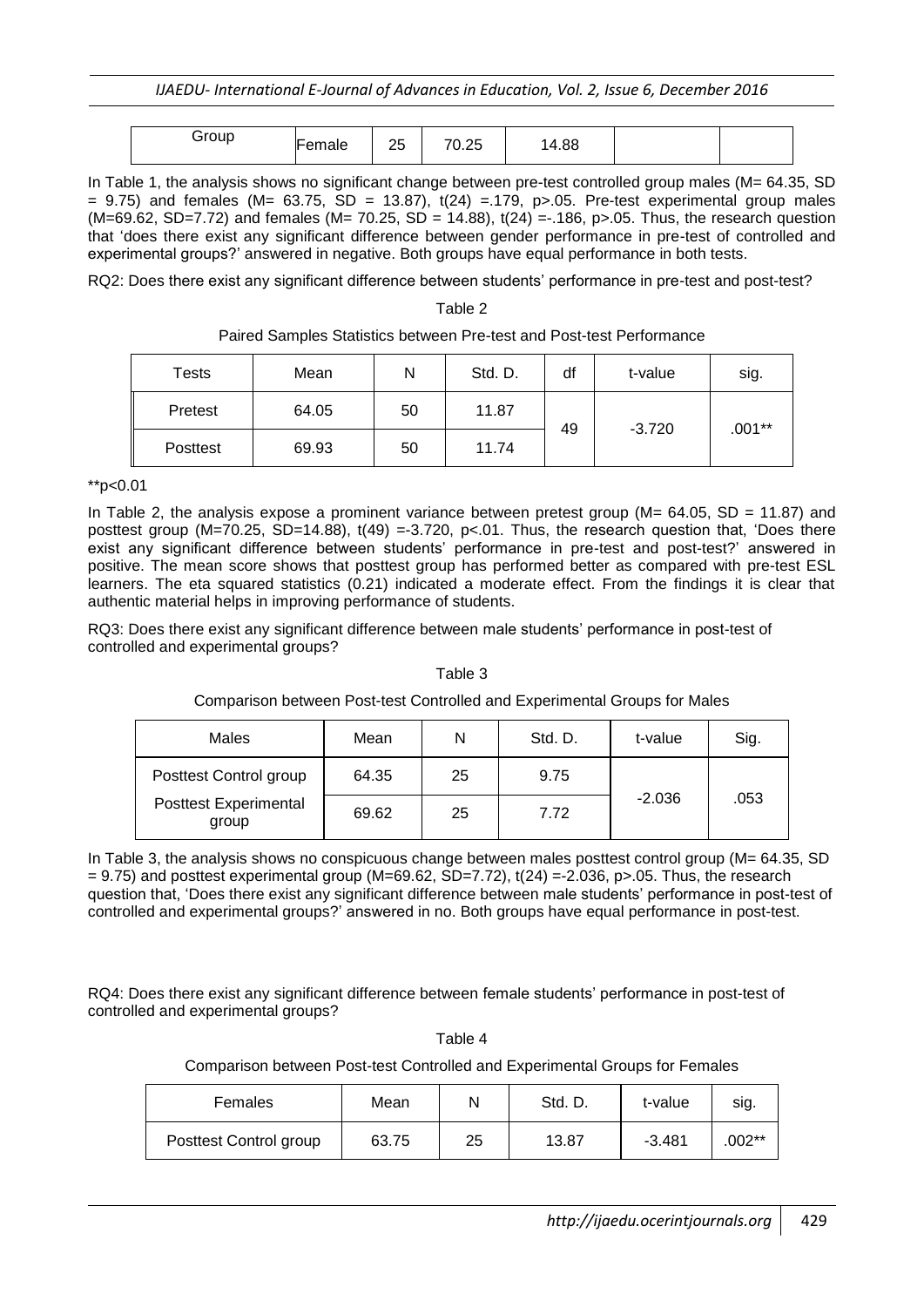| <b>Posttest Experimental</b><br>aroup | 70.25 | $\sim$ $\sim$<br>້ | 14.88 |  |  |
|---------------------------------------|-------|--------------------|-------|--|--|
|---------------------------------------|-------|--------------------|-------|--|--|

\*\*p<0.01

In Table 4, the results reveal a notable difference between female posttest control group ( $M= 63.75$ , SD = 13.87) and experimental group (M=70.25, SD=14.88), t(24) =-3.481, p<.01. Thus, the research question that, 'Does there exist any significant difference between female students' performance in post-test of controlled and experimental groups?' answered in yes. The mean value of the results shows that experimental group has performed better as compared with control group female students. The eta squared statistics (0.30) indicated a moderate effect. From the findings it is clear that authentic material helps intermediate students to develop their comprehension skills.

## **11. FINDINGS**

No significant changes were seen between pre-test controlled group and experimental group. In the analysis of post-test there exposed a prominent variance between pre-test and post-test group. The mean score shows that post-test group has performed better as compared with pre-test ESL learners. The eta squared indicated a moderate effect size. From the findings, it is clear that authentic material helps in improving performance of students. On the basis of gender no conspicuous change was found for males' post-test controlled group and post-test experimental group. However, there reveal a notable difference between female post-test controlled and experimental group. Experimental group has performed better as compared with controlled group female students. The eta squared statistics (0.30) indicated a moderate effect. From the findings it is clear that authentic material helps intermediate students to develop their comprehension skills.

## **12. CONCLUSION**

Authentic material encourages and motivates the students to take interest. Change in teaching techniques proves to be productive. The results of pre-test and post-test have shown the difference between the performances of both groups. So the researchers' question proved correct that authentic material is useful for understanding comprehension skill of English.

## **13. RECOMMENDATIONS**

Teachers need to develop their own proficiency in English so that they can pass on a good model of English to their students. While using authentic materials, they can improve the performance of the students in comprehension of English.

## **REFERENCE LIST**

- **Emerson, R. W. (2004)** Creating positive attitude toward English as a foreign language. *Efonem,* vol-44 no-4.
- **James, P. (anonymous)** Second language teaching Method, Principles procedures. *San Diegolstate unikerst*.
- **Wekster, N. (2004)** *Language and learning third editi).* Australia. Oxford University Press.

**Anderson, H. C. (1985)** *Techniques in language teaching. Oxford*

**Arnold, E. (1985).***A division of hodder and Stoughton*. LONDON MILBURN

**Thorndike, E. (1999)** *A course in language teaching-trance*. Book Cambridge university press.

**Medley. (1987)** *The practice of English language teaching*. Longman Printing press limited,

**Share &Stanorish (1983)** *A training Course for TEFL*. Oxford University Press

**Frier. (Anonymous)** *Teaching of English as a second language*. London Longman publishers

**Adams, T. (1995)** *What Makes Materials Authentic?* (ERIC Document Reproduction Service No. ED 391389).

**Chaves, M. (1998)** Learner's perspectives on authenticity. *IRAL, 36*(4), 277 – 306.

**Guariento, W., & Morley, J. (2001)** Text and task authenticity in the EFL classroom. *ELT Journal, 55*(4), 347–353.